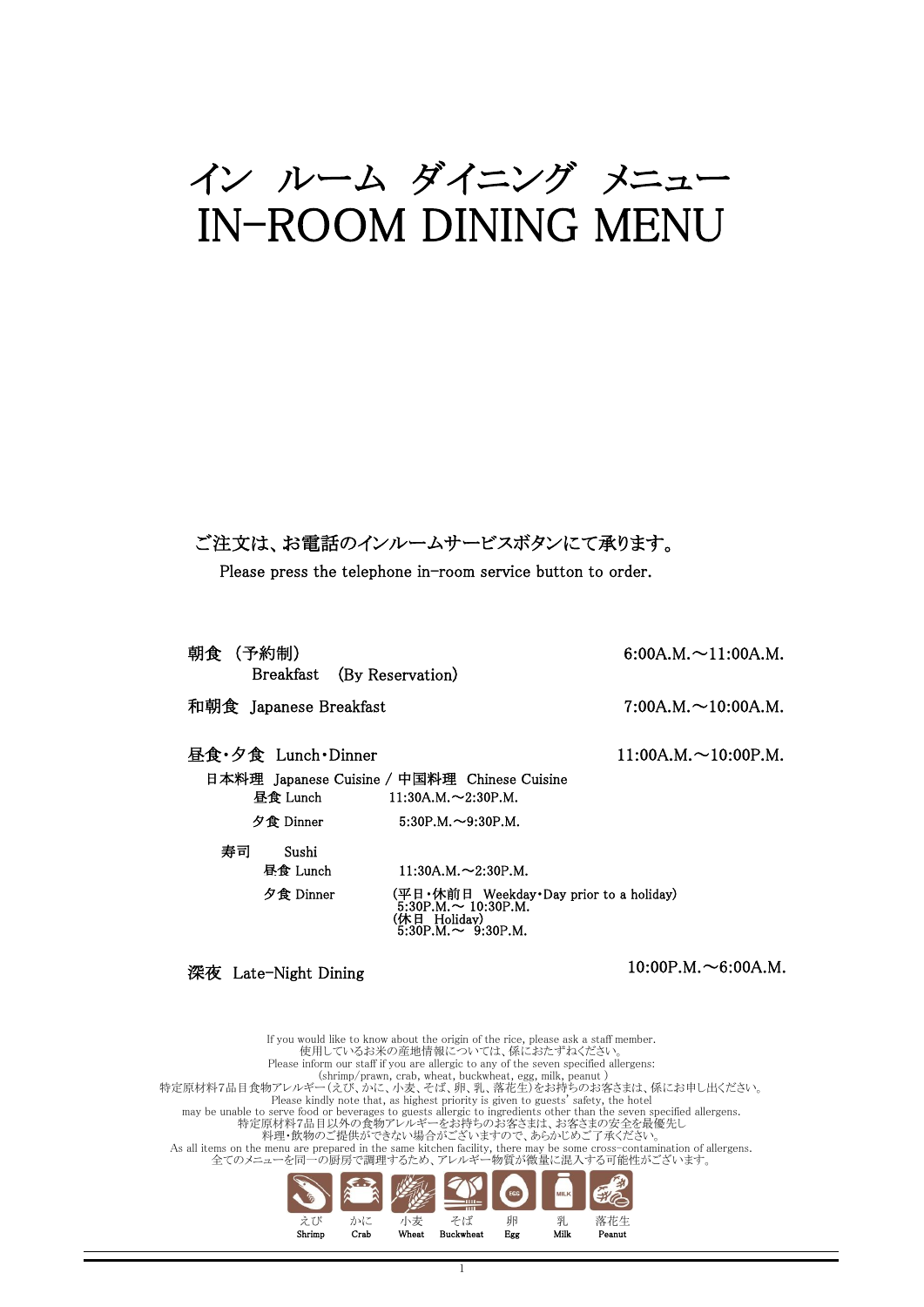朝 食 Breakfast 6:00A.M.~11:00A.M. Breakfast

アメリカンブレックファースト American Breakfast

¥4,300

Juice (Orange or Grapefruit) ジュース(オレンジまたはグレープフルーツ)

### Small Appetizer, Yogurt スモール オードブル,ヨーグルト

### Salad (French Dressing or Japanese Dressing) サラダ (フレンチドレッシングまたは和風ドレッシング)

玉子料理 : Egg Dish Any Style Fried・Scrambled・Boiled・Poached or Plain Omelet フライ, スクランブル, ボイル, ポーチまたはプレーンオムレツ

> サイドミート Meat Side Dish Ham・Bacon or Sausage ハム,ベーコンまたはソーセージ

パン Assorted Rolls or Toast 取り合わせロールまたはトースト Bread

お飲みもの

Coffee・Tea・Milk or Café au Lait Beverages コーヒー,紅茶,ミルクまたはカフェオレ

特定原材料7品目以外の食物アレルギーをお持ちのお客さまは、お客さまの安全を最優先し 料理・飲物のご提供ができない場合がございますので、あらかじめご了承ください。 As all items on the menu are prepared in the same kitchen facility, there may be some cross-contamination of allergens. 全てのメニューを同一の厨房で調理するため、アレルギー物質が微量に混入する可能性がございます。 Please inform our staff if you are allergic to any of the seven specified allergens:<br>(shrimp/prawn, crab, wheat, buckwheat, egg, milk, peanut )<br>特定原材料7品目食物アレルギー(えび、かに、小麦、そば、卵、乳、落花生)をお持ちのお客さまは、係にお申し出ください。 Please kindly note that, as highest priority is given to guests' safety, the hotel may be unable to serve food or beverages to guests allergic to ingredients other than the seven specified allergens.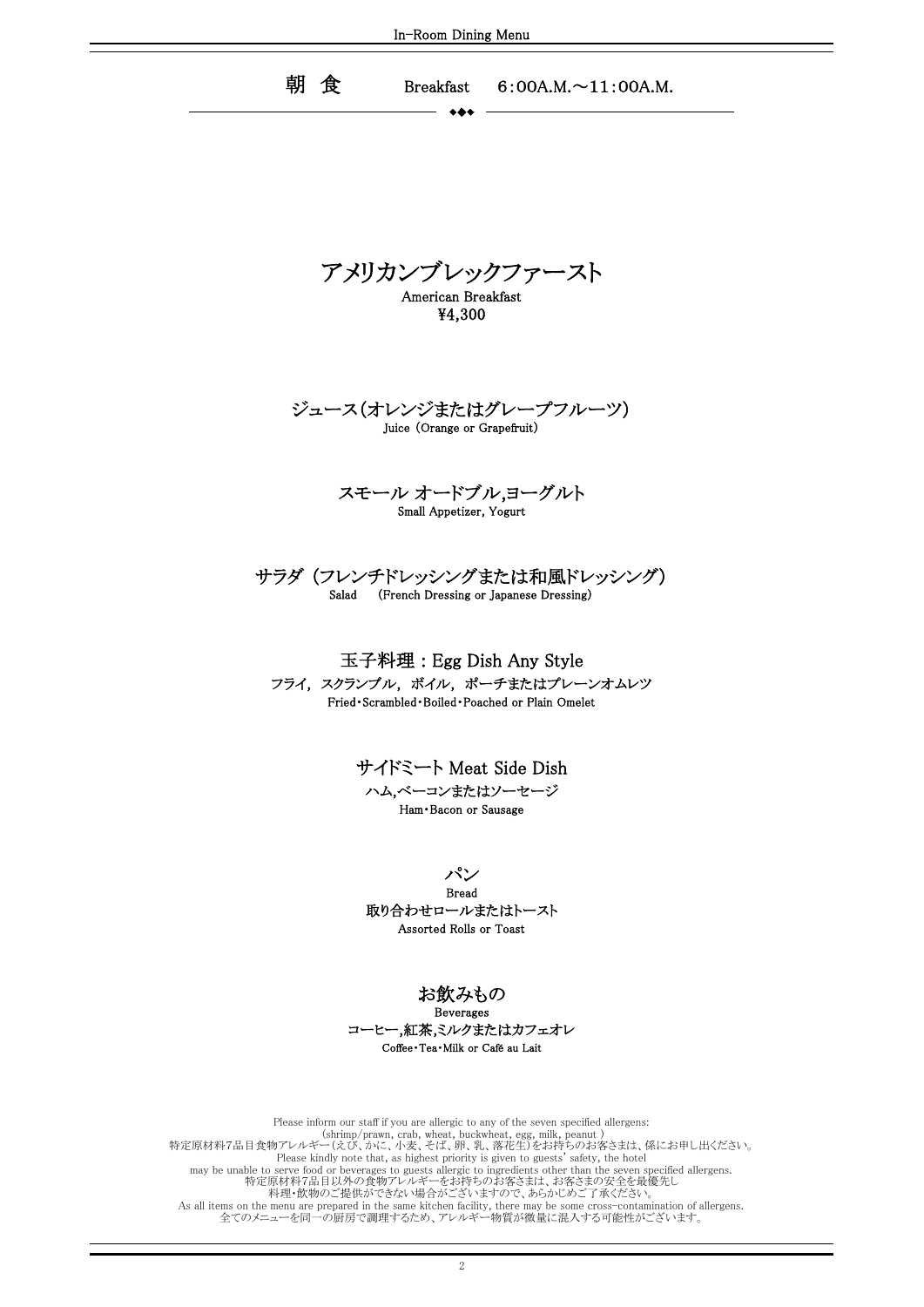$+ +$ 

朝 食 Breakfast 6:00A.M.~11:00A.M.

コンチネンタル ブレックファースト

Continental Breakfast ¥2,000

ジュース(オレンジまたはグレープフルーツ)

Juice (Orange or Grapefruit)

パン Bread

取り合わせロールまたはトースト Assorted Rolls or Toast

### お飲みもの Beverages

Juice (Orange or Grapefruit) Coffee・Tea・Milk or Café au Lait コーヒー,紅茶,ミルクまたはカフェオレ

# 和 朝 食 御 膳

7:00A.M.~10:00A.M.

Japanese Breakfast

¥4,300

The menu price includes consumption tax. A separate service charge (15%) will be added when settling the bill. 表記料金には、消費税が含まれております。別途、会計時にサービス料(15%)を加算させていただきます。 Please be advised that occasionally menu items may change based on market availability. 仕入れの状況により、食材、・メニューが変更になる場合がございます。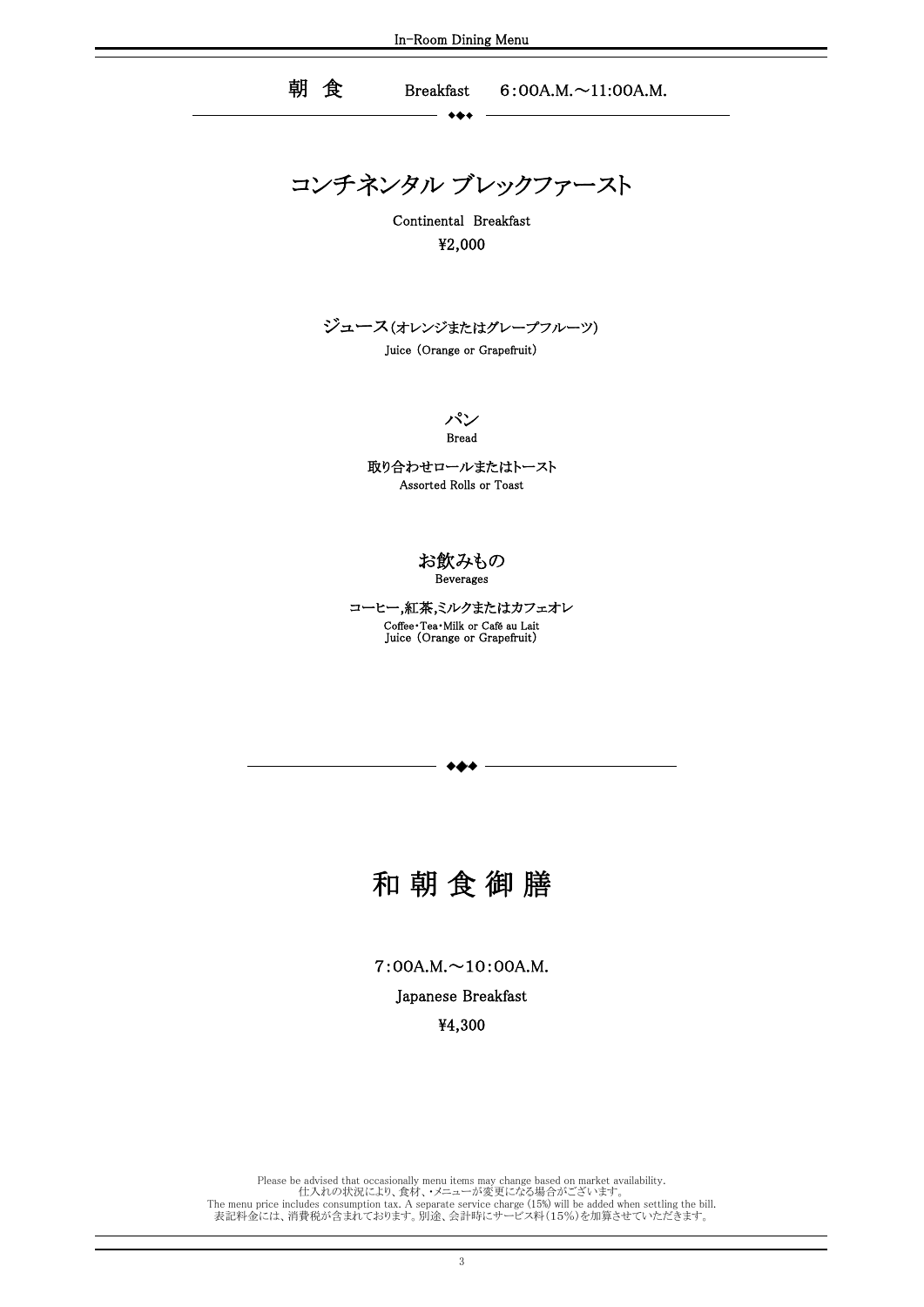|                         | 朝 食<br><b>Breakfast</b><br>$6:00A.M. \sim 11:00A.M.$                                                                                      |         |
|-------------------------|-------------------------------------------------------------------------------------------------------------------------------------------|---------|
| $\mathbf{1}$            | 玉子料理 温野菜添え<br>Egg Dish Any Style w/Hot Vegetable<br>フライ,スクランブル,ボイル,ポーチまたはプレーンオムレツ<br>Fried · Scrambled · Boiled · Poached or Plain Omelet | 各¥1,800 |
| $\overline{2}$          | オムレツ各種 温野菜添え<br>Omelet: Any Style w/Hot Vegetable<br>ハム,チーズ,マッシュルームまたはスパニッシュ<br>Ham · Cheese · Mushroom or Spanish                        | 各¥2,000 |
| $\mathbf{3}$            | サイドミート<br>Meat Side Dish<br>ハム,ベーコンまたはソーセージ<br>Ham Bacon or Sausage                                                                       | 各¥1,000 |
| $\overline{\mathbf{4}}$ | 温野菜<br>Steamed Vegetable                                                                                                                  | ¥1,500  |
| 5                       | コンビネーションサラダ (フレンチドレッシングまたは和風ドレッシング)<br>Combination Salad (French Dressing or Japanese Dressing)                                           | ¥1,200  |
| 6                       | ブレッド<br><b>Bread</b><br>取り合わせロールまたはトースト<br>Assorted Rolls or Toast                                                                        | 各¥800   |
| $\mathbf{7}$            | シリアル<br>Cereal<br>コーンフレークまたはオートミール<br>Corn Flakes or Oatmeal                                                                              | 各¥800   |
| 8                       | ヨーグルト<br>Yogurt                                                                                                                           | ¥600    |
| 9                       | フレンチトースト<br>French Toast                                                                                                                  | ¥1,500  |
| 10                      | パンケーキ<br>Pancake                                                                                                                          | ¥1,500  |
| 11                      | $\times$ P $\times$ 1/6<br>Melon (sixth)                                                                                                  | ¥1,800  |
| 12                      | パパイヤ1/2<br>Papaya (half)                                                                                                                  | ¥1,000  |
| 13                      | グレープフルーツ1/2<br>Grapefruit (half)                                                                                                          | ¥600    |

Please inform our staff if you are allergic to any of the seven specified allergens:<br>(shrimp/prawn, crab, wheat, buckwheat, eggs, milk, peanuts )<br>特定原材料7品目食物アレルギー(えび、かに、小麦、そば、卵、乳、落花生)をお持ちのお客さまは、係にお申し出ください。

Please kindly note that, as highest priority is given to guests' safety, the hotel

may be unable to serve food or beverages to guests allergic to ingredients other than the seven specified allergens.<br>特定原材料7品目以外の食物アレルギーをお持ちのお客さまは、お客さまの安全を最優先し<br># 相手 教物のご提供ができない場合がございますので、あらかじめご了承ください。<br>As all items on the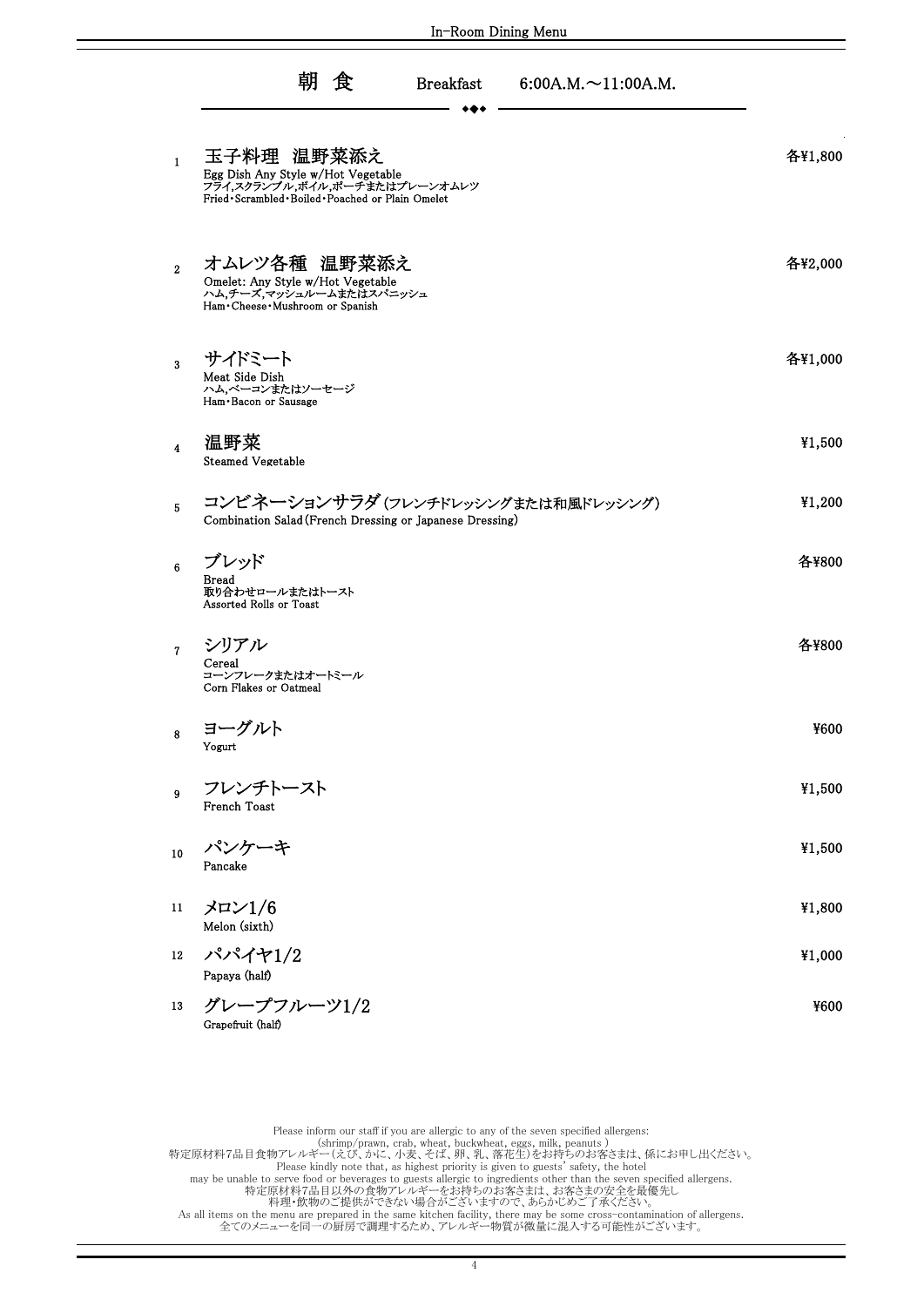### 朝 食 Breakfast 6:00A.M.~11:00A.M.

## THE VEGETARIAN BREAKFAST

ザ・ベジタリアン ブレックファスト

お一人さま ¥4,300 per person

お料理のご案内 CULINARY KEYS

| <u>↑</u> ヴィーガン | <b>VEGAN</b>                            |
|----------------|-----------------------------------------|
|                | ▼ ベジタリアン(オボ・ラクト) VEGETARIAN (OVO-LACTO) |
| G グルテンフリー      | GLUTEN-FREE                             |
|                | N ノーポーク&ノンアルコール NO PORK & NON-ALCOHOL   |

#### $\blacksquare$  MENO $\blacksquare$ 【MENU】

| ジュース 一下記よりお選びください<br>Juice: Please select from the following:                                                                                                                                                |                     |
|--------------------------------------------------------------------------------------------------------------------------------------------------------------------------------------------------------------|---------------------|
| オレンジ、グレープフルーツ、アップル、トマト、キャロット、野菜<br>Orange, Grapefruit, Apple, Tomato, Carrot, Vegetable                                                                                                                      | 単品の場合<br>A La Carte |
| 無脂肪ヨーグルト チアシードとアサイーソース Ⅴ G N<br>Fat-Free Yogurt with Chia Seeds and Acai Sauce                                                                                                                               | ¥1,100              |
| キヌアとゴジベリーのサラダ シーソルトとバルサミコドレッシング 12 G N<br>Quinoa-and-Goji BerryVegetarian Salad, Sea Salt and Balsamic Dressing                                                                                              | ¥1,400              |
| フルーツプレート&フルーツコンポート 12 G N<br>Sliced Fruit & Fruit Compote                                                                                                                                                    | ¥1,100              |
| シリアル ▼ N -下記よりお選びください<br>Cereals: Please select from the following:<br>コーンフレーク、オールブラン、ライスクリスピー、グラノーラ<br>Corn Flakes, All-Bran, Rice Krispies, Granola<br>ミルク、低脂肪ミルク、豆乳<br>Whole Milk, Low-fat Milk, Soy Milk | ¥800                |
| ホワイトエッグオムレツ&スチームベジタブル V G N<br>Egg-White Omelet with Steamed Vegetable                                                                                                                                       | ¥2,600              |
| ベーカリーバスケット または トースト (ホワイト、全粒粉) Ⅴ N<br>Bakery Busket or Toast (White, Whole-Wheat)                                                                                                                            | ¥800                |
| お飲みもの<br><b>Breakfast Beverages</b><br>コーヒー、紅茶、ミルクまたはカフェオレ<br>Coffee, Tea, Milk or Café au Lait                                                                                                              | ¥1,000              |

The menu price includes consumption tax. A separate service charge (15%) will be added when settling the bill. 表記料金には、消費税が含まれております。別途、会計時にサービス料(15%)を加算させていただきます。 Please be advised that occasionally menu items may change based on market availability. 仕入れの状況により、食材、・メニューが変更になる場合がございます。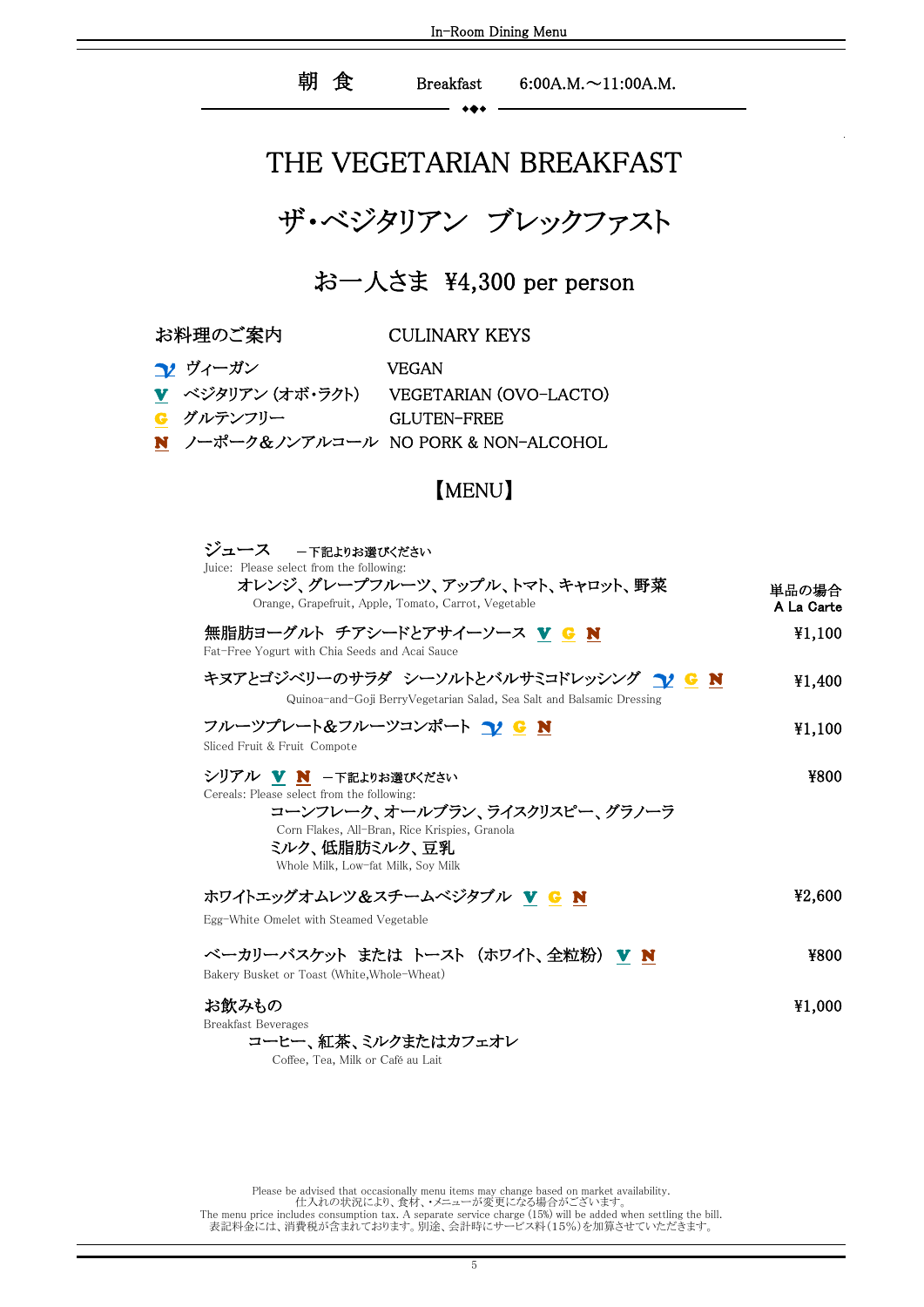|                         | 昼食・夕食<br>Lunch • Dinner $11:00A.M. \sim 10:00P.M.$                                                                                                              |         |
|-------------------------|-----------------------------------------------------------------------------------------------------------------------------------------------------------------|---------|
|                         | お料理のご案内<br><b>CULINARY KEYS</b>                                                                                                                                 |         |
|                         | ?♪ ヴィーガン<br><b>VEGAN</b><br>▼ ベジタリアン(オボ・ラクト)<br>VEGETARIAN (OVO-LACTO)<br><mark>G</mark> グルテンフリー<br><b>GLUTEN-FREE</b><br>N ノーポーク&ノンアルコール NO PORK & NON-ALCOHOL |         |
|                         | オードブル<br>Appetizers                                                                                                                                             |         |
| $\mathbf{1}$            | キャビア(30g)メルバトースト サワークリーム添え<br>Caviar with Sour Cream                                                                                                            | ¥22,400 |
| $\mathbf{2}$            | オードブル盛り合わせ<br><b>Assorted Appetizers</b>                                                                                                                        | ¥2,800  |
| 3                       | チーズ4種盛り合わせ V N<br><b>Assorted Cheese</b>                                                                                                                        | ¥2,300  |
| $\overline{\mathbf{4}}$ | 生ハム2種盛り合わせ<br>Assorted Uncured-Ham                                                                                                                              | ¥2,200  |
| 5                       | フレンチフライポテト<br>French-Fried Potatoes                                                                                                                             | ¥1,000  |
|                         | パスタ&ライス                                                                                                                                                         |         |
| 6                       | Pasta & Rice<br>ナシゴレン<br><b>Indonesian Fried Rice</b>                                                                                                           | ¥3,100  |
| $\overline{7}$          | シーフードカレーライス<br>Curried Seafood and Rice                                                                                                                         | ¥3,100  |
| 8                       | ビーフカレーライス<br>Curried Beef and Rice                                                                                                                              | ¥2,900  |
| 9                       | パスタセレクション<br>Pasta Selection                                                                                                                                    |         |
|                         | ※スパゲッティ、ペンネ、リングイネからお選びください<br>Please choose one type of pasta: Spaghetti, Penne, Linguine.                                                                      |         |
| A                       | ボロネーゼ<br><b>Bolognaise Sauce</b>                                                                                                                                | ¥2,500  |
| в                       | トマトソース<br>Tomato Sauce                                                                                                                                          | ¥2,400  |
| $\mathbf C$             | カルボナーラ<br>Carbonara Sauce                                                                                                                                       | ¥2,400  |
|                         |                                                                                                                                                                 |         |

As all items on the menu are prepared in the same kitchen facility, there may be some cross-contamination of allergens.<br>全てのメニューを同一の厨房で調理するため、アレルギー物質が微量に混入する可能性がございます。 Please inform our staff if you are allergic to any of the seven specified allergens:<br>
(shrimp/prawn, crab, wheat, buckwheat, eggs, milk, peanuts)<br>
#定原材料7品目食物アレルギー(えび、かに、小麦、そば、卵、乳、落花生)をお持ちのお客さまは、係にお申し出ください。<br>
Please kindly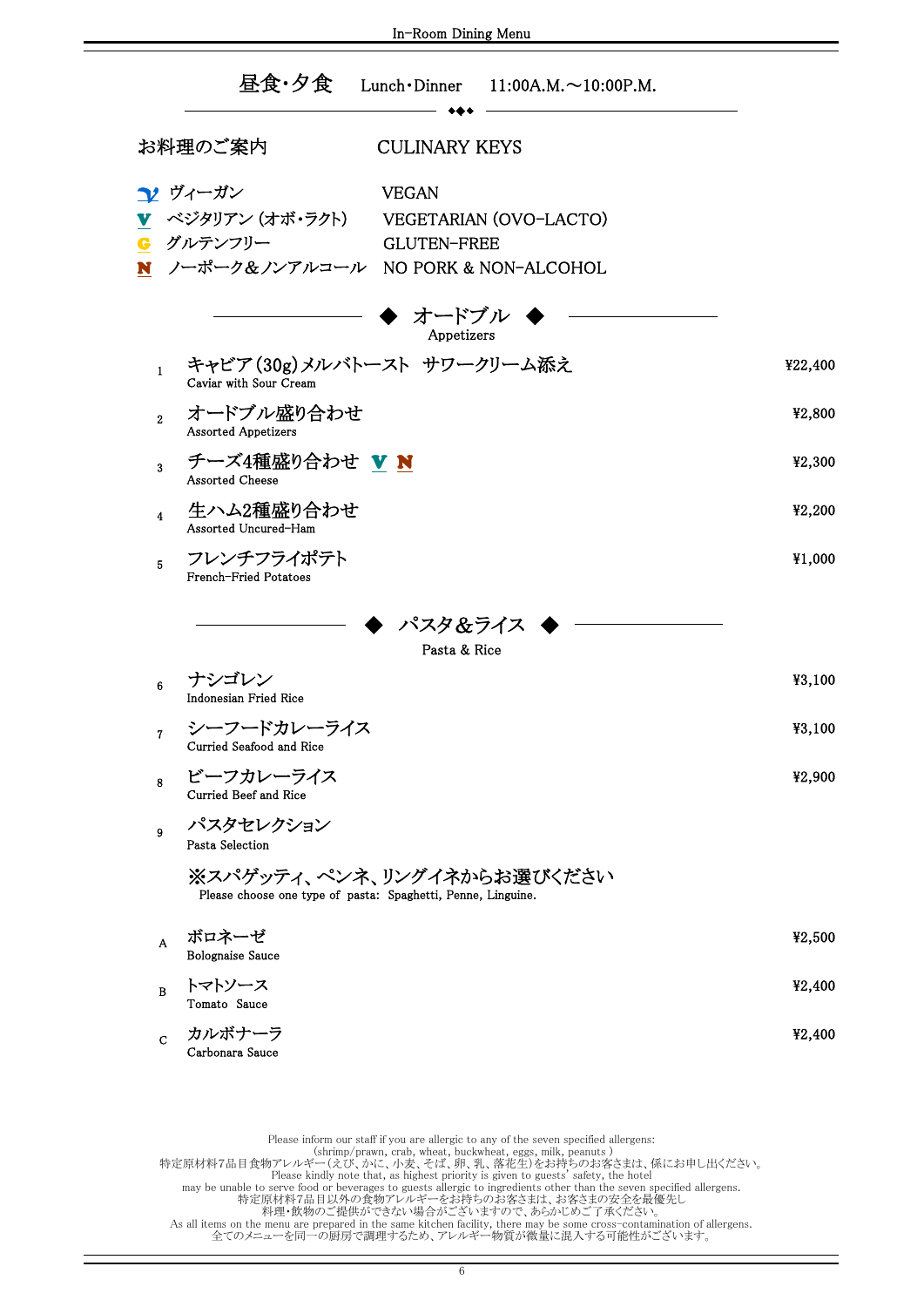| In-Room Dining Menu                                                                                                                                                                      |        |  |  |
|------------------------------------------------------------------------------------------------------------------------------------------------------------------------------------------|--------|--|--|
| 昼食・夕食<br>Lunch $\cdot$ Dinner 11:00A.M. $\sim$ 10:00P.M.                                                                                                                                 |        |  |  |
| お料理のご案内<br><b>CULINARY KEYS</b>                                                                                                                                                          |        |  |  |
| <b>1</b> ヴィーガン<br><b>VEGAN</b><br><u>▼</u> ベジタリアン(オボ・ラクト) VEGETARIAN (OVO-LACTO)<br>G グルテンフリー<br><b>GLUTEN-FREE</b><br>N ノーポーク&ノンアルコール NO PORK & NON-ALCOHOL                             |        |  |  |
| スープ<br>Soup                                                                                                                                                                              |        |  |  |
| オニオングラタンスープ<br>$\mathbf{1}$<br>Onion Gratin Soup                                                                                                                                         | ¥1,800 |  |  |
| クラムチャウダー<br>$\overline{2}$<br>Clam Chowder                                                                                                                                               | ¥1,500 |  |  |
| ミネストローネスープ<br>3<br>Minestrone Soup                                                                                                                                                       | ¥1,400 |  |  |
| ポテトとリークのスープ <u>V G N</u><br>4<br>Potato-and-Leek Soup                                                                                                                                    | ¥1,400 |  |  |
| ▶ メインディッシュ<br>Main Dish<br>パンまたはライス付き with Bread or Rice                                                                                                                                 |        |  |  |
| サーモンとオマール海老のソテー 白ワインとバターのソース<br>5<br>Sauteed Salmon and Lobster with White-Wine-and-Butter Sauce                                                                                         | ¥4,200 |  |  |
| 海老フライ タルタルソース<br>6<br>Fried Prawns, Tartar Sauce                                                                                                                                         | ¥3,200 |  |  |
| ハンバーグステーキ フォアグラのせ<br>7<br>Hamburger Steak with Foie Gras                                                                                                                                 | ¥3,800 |  |  |
| 国産牛フィレ肉ステーキ (120g) 和風ソースまたは赤ワインソース<br>8<br>Filet of Beef Steak (120g) Japanese Sauce or Red Wine Sauce                                                                                   | 46,200 |  |  |
| リブロースステーキ(250g) 和風ソースまたは赤ワインソース<br>9<br>Rib Roast Steak (250g) Japanese Sauce or Red-Wine Sauce                                                                                          | ¥7,200 |  |  |
| チキンコンフィ マスタードソース<br>10<br>Chicken Confit, Mustard Sauce                                                                                                                                  | ¥3,300 |  |  |
| ◆ ミールセット ◆ 一<br>スープ,スモールサラダ,コーヒー<br>Meal Course<br>11<br>Meal Course (Soup · Small Salad · Coffee)<br>※ミールセットはメインディッシュとのセットメニューです。<br>The Meal Course is the Set Menu for the Main Dish. | ¥1,800 |  |  |

表記料金には、消費税が含まれております。別途、会計時にサービス料(15%)を加算させていただきます。 Please be advised that occasionally menu items may change based on market availability.<br>仕入れの状況により、食材、・メニューが変更になる場合がございます。<br>The menu price includes consumption tax. A separate service charge (15%) will be added when settli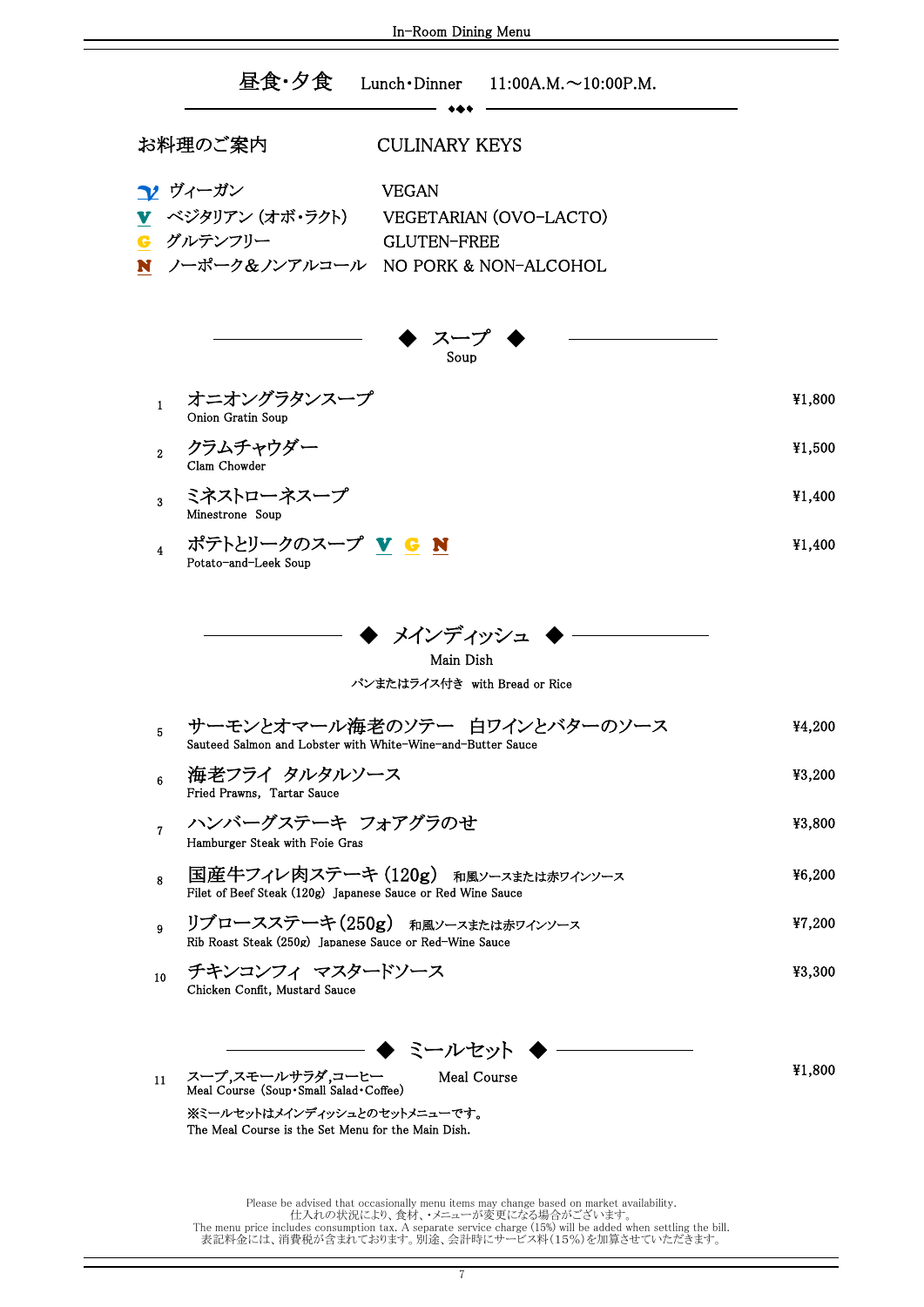|                | 昼食・夕食                                                                                                                                              | Lunch • Dinner               | $11:00A.M. \sim 10:00P.M.$                                  |                |        |
|----------------|----------------------------------------------------------------------------------------------------------------------------------------------------|------------------------------|-------------------------------------------------------------|----------------|--------|
|                | お料理のご案内                                                                                                                                            |                              | <b>CULINARY KEYS</b>                                        |                |        |
|                | ▼ ヴィーガン<br>▼ ベジタリアン (オボ・ラクト)<br>G グルテンフリー<br>N ノーポーク&ノンアルコール NO PORK & NON-ALCOHOL                                                                 | <b>VEGAN</b>                 | VEGETARIAN (OVO-LACTO)<br><b>GLUTEN-FREE</b>                |                |        |
|                |                                                                                                                                                    | Sandwich · Salad             | ・ サンドウィッチ・サラダ ◆                                             |                |        |
| $\mathbf{1}$   | ビーフパストラミと野菜のミックスサンドウィッチ<br>Mixed Sandwich with Beef Pastrami and Vegetable                                                                         |                              |                                                             |                | ¥2,100 |
| $\overline{2}$ | カツサンドウィッチ<br>Pork-Cutlet Sandwich                                                                                                                  |                              |                                                             |                | ¥2,500 |
| 3              | 牛フィレステーキサンドウィッチ<br>Filet of Beef Steak Sandwich                                                                                                    |                              |                                                             |                | ¥4,000 |
| $\overline{4}$ | アメリカンクラブハウスサンドウィッチ<br>American Club House Sandwich                                                                                                 |                              |                                                             |                | ¥2,500 |
| 5              | ベジタブルサンドウィッチ VN<br>Vegetable Sandwich                                                                                                              |                              |                                                             |                | ¥1,800 |
| 6              | ハンバーガープレート<br>Hamburger Plate                                                                                                                      |                              |                                                             |                | ¥2,800 |
| $\overline{7}$ | シーフードサラダ(コブサラダドレッシングまたは和風ドレッシング)<br>Seafood Salad (Cobb Salad Dressing or Japanese Dressing)                                                       |                              |                                                             |                | ¥2,800 |
| 8              | シーザーサラダ チキン<br>Chicken Salad with Caesar Dressing                                                                                                  |                              |                                                             |                | ¥2,000 |
| 9              | キヌアとゴジベリーのサラダ シーソルトとバルサミコドレッシング <mark>つ/ V G N</mark><br>Vegetarian Salad with Quinoa and Goji berry, Sea Salt and Balsamic Dressing               |                              |                                                             |                | ¥1,400 |
| 10             | コンビネーションサラダ<br><b>Combination Salad</b>                                                                                                            |                              |                                                             |                | 41,500 |
|                | ※ドレッシングをお選びください<br>Please select the dressing.                                                                                                     |                              | A フレンチドレッシング<br><b>French Dressing</b><br>和風ドレッシング          |                |        |
|                |                                                                                                                                                    | B<br>C                       | Japanese Dressing<br>レモンドレッシング                              | <u>V V G N</u> |        |
| 11             | 温野菜<br>Warm Vegetables                                                                                                                             |                              | Lemon Dressing                                              |                | ¥2,000 |
|                | ※ソースをお選びください<br>Please select the sauce.                                                                                                           | A<br>B<br><b>Basil Sauce</b> | バーニャカウダソース<br>Bagna Càuda Sauce<br>バジルソース                   | V G N          |        |
|                | Please inform our staff if you are allergic to any of the seven specified allergens:<br>特定原材料7品目食物アレルギー(えび、かに、小麦、そば、卵、乳、落花生)をお持ちのお客さまは、係にお申し出ください。 |                              | (shrimp/prawn, crab, wheat, buckwheat, eggs, milk, peanuts) |                |        |

In-Room Dining Menu

料理・飲物のご提供ができない場合がございますので、あらかじめご了承ください。 特定原材料7品目食物アレルギー(えび、かに、小麦、そば、卵、乳、落花生)をお持ちのお客さまは、係にお申し出ください。<br>- Please kindly note that, as highest priority is given to guests' safety, the hotel<br>- may be unable to serve food or beverages to guests allergic to ingredients

As all items on the menu are prepared in the same kitchen facility, there may be some cross-contamination of allergens.<br>全てのメニューを同一の厨房で調理するため、アレルギー物質が微量に混入する可能性がございます。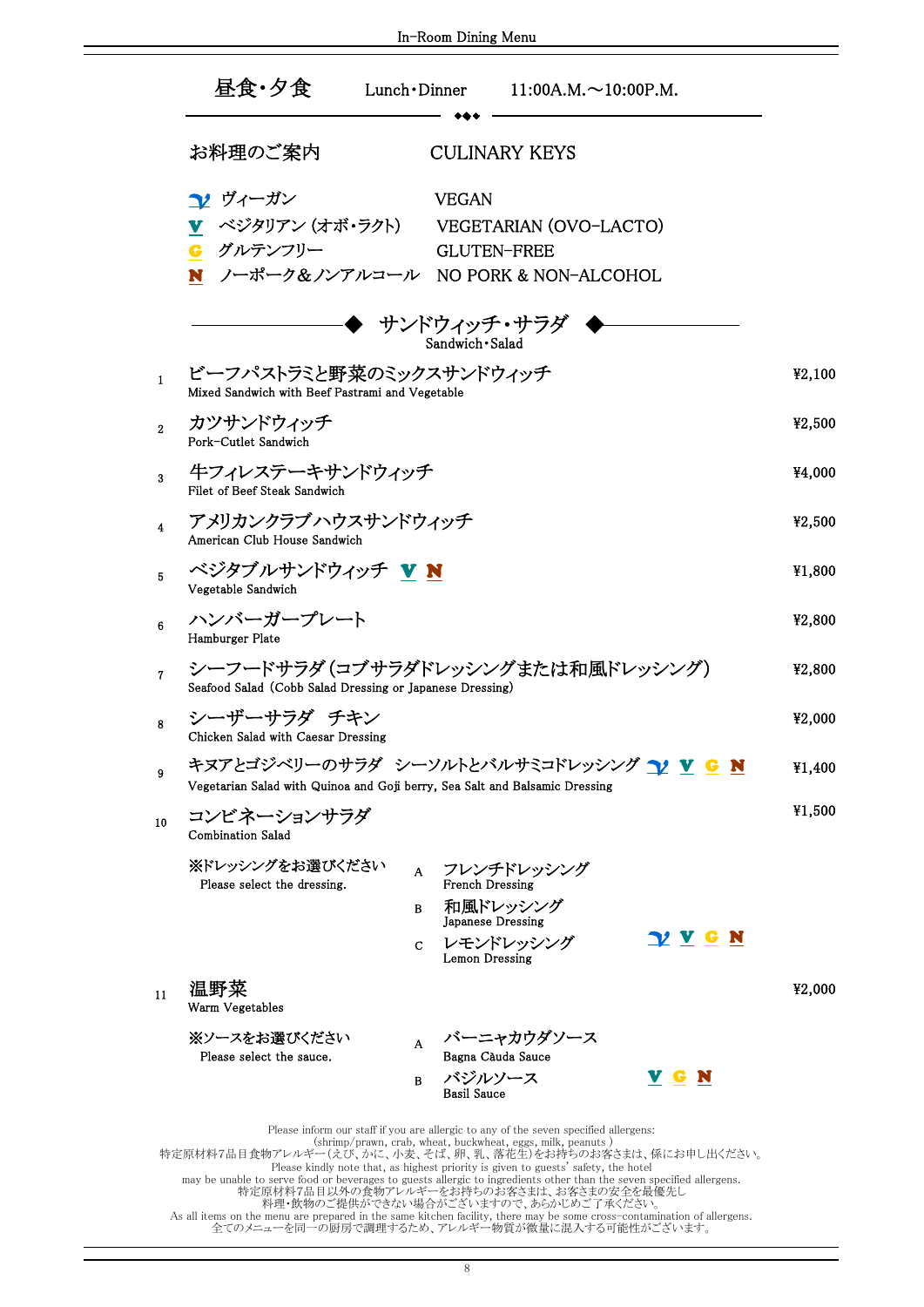| In-Room Dining Menu     |                                                                                                                                 |                                                       |        |  |
|-------------------------|---------------------------------------------------------------------------------------------------------------------------------|-------------------------------------------------------|--------|--|
|                         | 中華<br>Chinese Cuisine                                                                                                           | $11:30A.M. \sim 2:30P.M.$<br>$5:30P.M. \sim 9:30P.M.$ |        |  |
| $\mathbf{1}$            | 酢豚セット(ご飯,スープ,ザーサイ,杏仁豆腐)<br>Braised Pork and Vegetables with Sweet Vineger Set<br>(Rice · Soup · Chinese Pickles · Almond Jelly) |                                                       | ¥3,600 |  |
| $\overline{2}$          | 海老のチリソースセット(ご飯,スープ,ザーサイ,杏仁豆腐)<br>Braised Shrimp with Chili Sauce Set (Rice · Soup · Chinese Pickles · Almond Jelly)             |                                                       | ¥3,600 |  |
| $\overline{\mathbf{3}}$ | 牛肉とピーマンの細切り炒めセット(ご飯スープ、ザーサイ、杏仁豆腐)<br>Sautéed Shredded-Beef with Green Pepper Set<br>(Rice•Soup•Chinese Pickles•Almond Jelly)    |                                                       | ¥3,600 |  |
| $\overline{\mathbf{4}}$ | 麻婆豆腐セット(ご飯,スープ,ザーサイ,杏仁豆腐)<br>Braised Bean Curd with Spicy Minced–Beef Sauce<br>(Rice · Soup · Chinese Pickles · Almond Jelly)   |                                                       | ¥3,400 |  |
| 5                       | 蟹肉入りチャーハンセット(スープ,ザーサイ)<br>Fried Rice with Crab Meat Set<br>(Soup · Chinese Pickles)                                             |                                                       | ¥2,500 |  |
| 6                       | 五目焼きそばセット(ザーサイ,杏仁豆腐)<br>Mixed Stir-Fried Noodles Set<br>(Chinese Pickles • Almond Jelly)                                        |                                                       | ¥2,500 |  |
|                         |                                                                                                                                 |                                                       |        |  |

Please be advised that occasionally menu items may change based on market availability.<br>仕入れの状況により、食材、・メニューが変更になる場合がございます。<br>The menu price includes consumption tax. A separate service charge (15%) will be added when settli

¥900

7

杏仁豆腐 Almond Jelly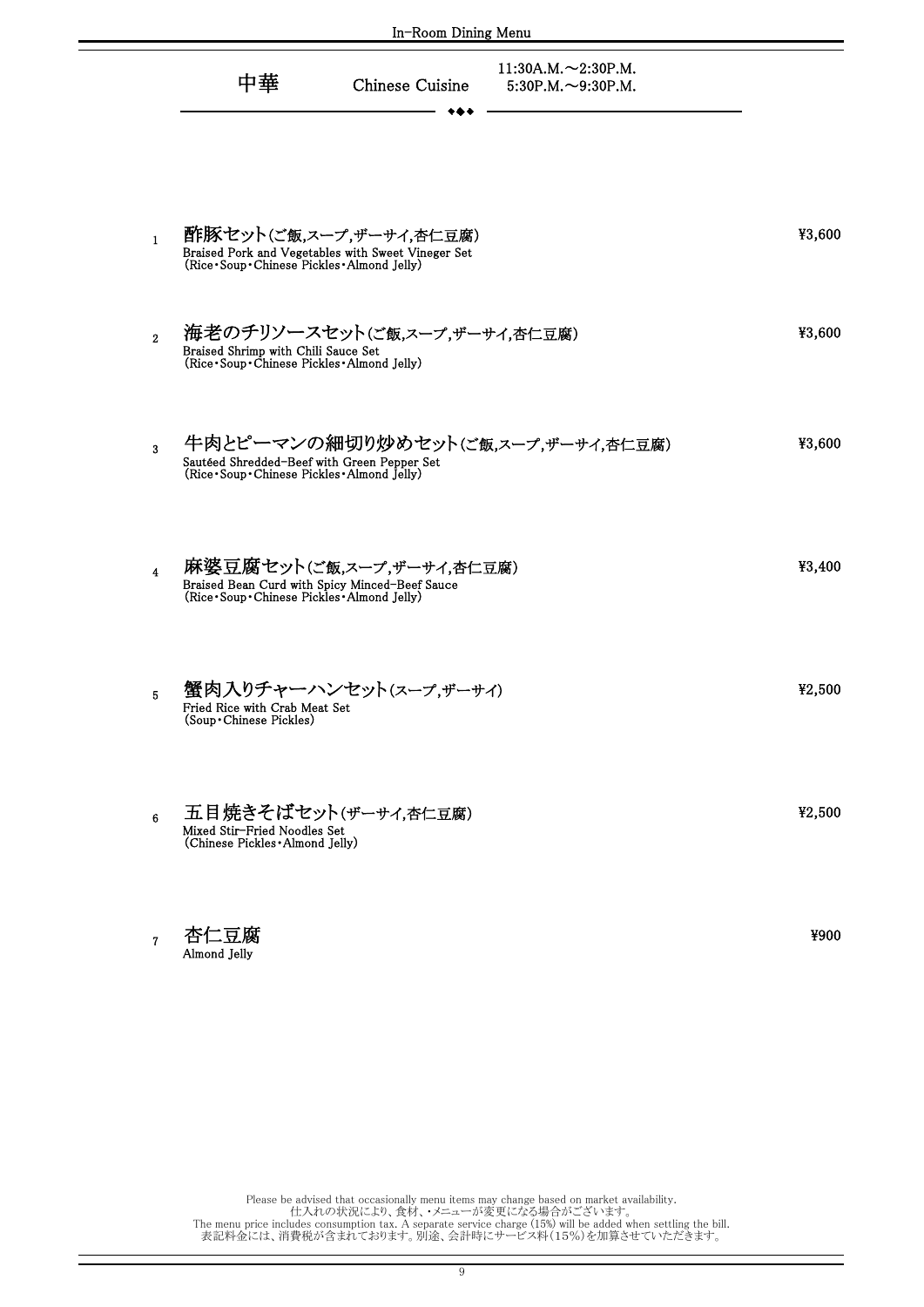| In-Room Dining Menu     |                                                                                                                                                                                                                                                                                                                                                                                                                                                                                                                                                                                                                                                                                                     |        |
|-------------------------|-----------------------------------------------------------------------------------------------------------------------------------------------------------------------------------------------------------------------------------------------------------------------------------------------------------------------------------------------------------------------------------------------------------------------------------------------------------------------------------------------------------------------------------------------------------------------------------------------------------------------------------------------------------------------------------------------------|--------|
|                         | $11:30A.M. \sim 2:30P.M.$<br>和食<br>Japanese Cuisine<br>$5:30P.M. \sim 9:30P.M.$                                                                                                                                                                                                                                                                                                                                                                                                                                                                                                                                                                                                                     |        |
| $\mathbf{1}$            | 芝桜弁当(先付け、お造り、旬菜盛り、食事、お椀、デザート)<br>Shibazakura Bento Box (appetizer · sashimi · seasonal-dish assortment · rice · miso soup · dessert)                                                                                                                                                                                                                                                                                                                                                                                                                                                                                                                                                                | ¥6,200 |
| $\overline{2}$          | 天重(小鉢,味噌汁,香の物)<br>Tempura on Rice (small dish · miso soup · Japanese pickles)                                                                                                                                                                                                                                                                                                                                                                                                                                                                                                                                                                                                                       | ¥4,000 |
| 3                       | うな重(小鉢二種,肝吸い,デザート)<br>Boiled Eel on Rice (two small dishes · soup · dessert)                                                                                                                                                                                                                                                                                                                                                                                                                                                                                                                                                                                                                        | ¥5,000 |
|                         | $11:30A.M. \sim 2:30P.M.$<br>平日·休前日 Weekday·Day before a holiday<br>$5:30P.M. \sim 10:30P.M.$<br>寿司<br>Sushi<br>休日 Holiday<br>$5:30P.M. \sim 9:30P.M.$                                                                                                                                                                                                                                                                                                                                                                                                                                                                                                                                              |        |
| $\overline{\mathbf{4}}$ | 寿司盛り合わせ10種(お椀)<br>Ten Kinds of Assorted Sushi(with miso soup)                                                                                                                                                                                                                                                                                                                                                                                                                                                                                                                                                                                                                                       | ¥6,200 |
| 5                       | 寿司盛り合わせ8種(お椀)<br>Eight Kinds of Assorted Sushi (with miso soup)                                                                                                                                                                                                                                                                                                                                                                                                                                                                                                                                                                                                                                     | ¥5,200 |
| $6\phantom{a}$          | ちらし寿司(お椀)<br>Garnished-Sushi (with miso soup)                                                                                                                                                                                                                                                                                                                                                                                                                                                                                                                                                                                                                                                       | ¥5,200 |
| $\overline{7}$          | 濱芝セット(小鉢、刺身盛り、握り寿司8種、巻物1本、お椀、フルーツ)<br>HAMASHIBA Set (small dish · sashimi · eight kinds of sushi · one sushi-roll · miso soup and fruit)                                                                                                                                                                                                                                                                                                                                                                                                                                                                                                                                                            | ¥8,600 |
|                         | Please inform our staff if you are allergic to any of the seven specified allergens:<br>(shrimp/prawn, crab, wheat, buckwheat, eggs, milk, peanuts)<br>特定原材料7品目食物アレルギー(えび、かに、小麦、そば、卵、乳、落花生)をお持ちのお客さまは、係にお申し出ください。<br>Please kindly note that, as highest priority is given to guests' safety, the hotel<br>may be unable to serve food or beverages to guests allergic to ingredients other than the seven specified allergens.<br>特定原材料7品目以外の食物アレルギーをお持ちのお客さまは、お客さまの安全を最優先し<br>料理・飲物のご提供ができない場合がございますので、あらかじめご了承ください。<br>As all items on the menu are prepared in the same kitchen facility, there may be some cross-contamination of allergens.<br>全てのメニューを同一の厨房で調理するため、アレルギー物質が微量に混入する可能性がございます。 |        |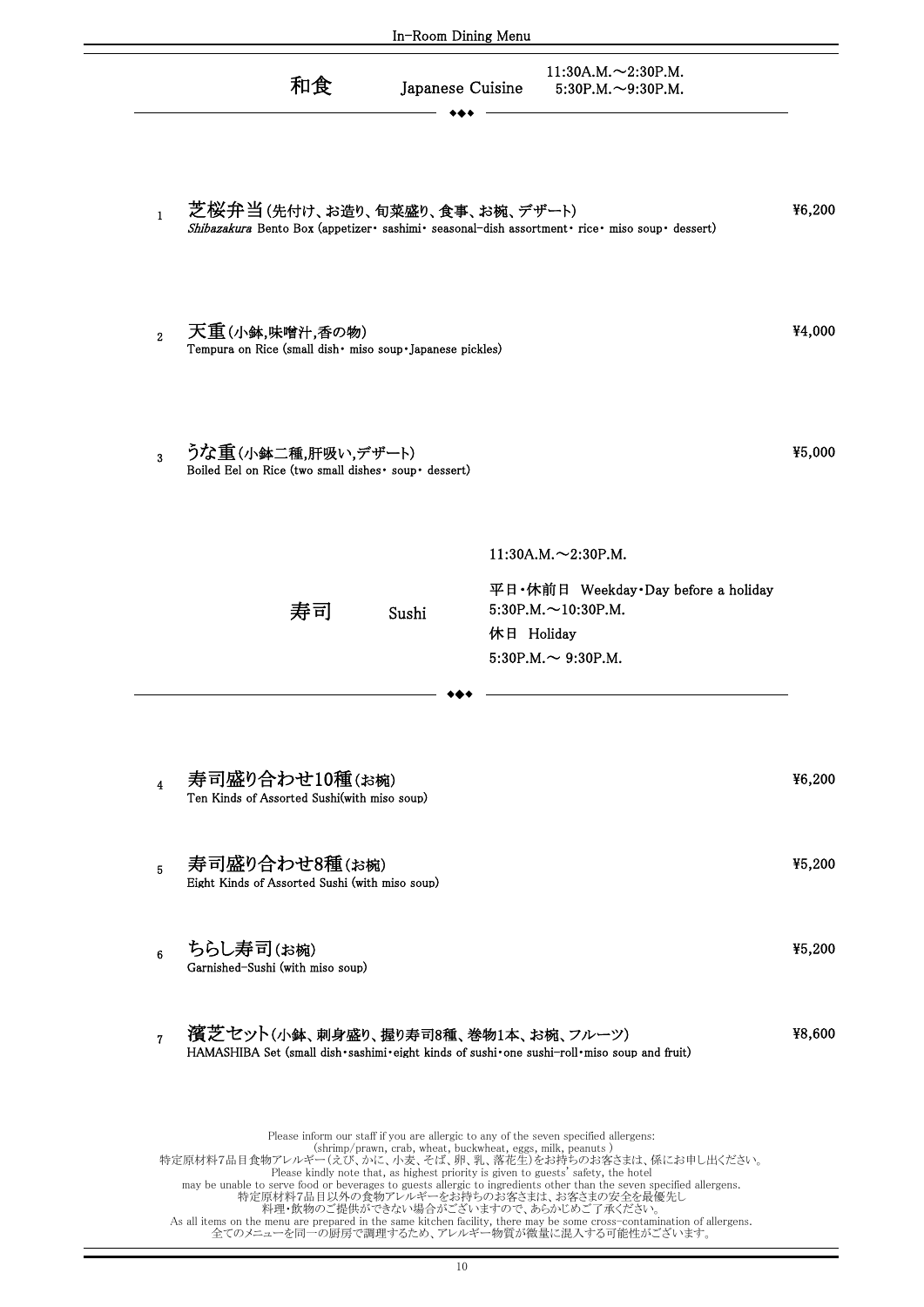|                         | 深夜① Late-Night① 10:00P.M.~2:00A.M.                                                                                                                    |        |
|-------------------------|-------------------------------------------------------------------------------------------------------------------------------------------------------|--------|
|                         | お料理のご案内<br><b>CULINARY KEYS</b>                                                                                                                       |        |
|                         | → ヴィーガン<br><b>VEGAN</b><br>▼ ベジタリアン (オボ・ラクト)<br>VEGETARIAN (OVO-LACTO)<br>G グルテンフリー<br><b>GLUTEN-FREE</b><br>N<br>ノーポーク&ノンアルコール NO PORK & NON-ALCOHOL |        |
| $\mathbf{1}$            | オードブル盛り合わせ<br><b>Assorted Appetizers</b>                                                                                                              | ¥2,400 |
| $\overline{2}$          | フレンチフライポテト<br>French-Fried Potatoes                                                                                                                   | ¥1,000 |
| 3                       | 骨付き鶏のから揚げ<br><b>Fried Chicken</b>                                                                                                                     | ¥1,800 |
| $\overline{\mathbf{4}}$ | クラムチャウダー<br>Clam Chowder                                                                                                                              | ¥1,500 |
| 5                       | ビーフカレーライス<br>Curried Beef and Rice                                                                                                                    | ¥2,900 |
| 6                       | ナシゴレン<br>Indonesian Fried Rice                                                                                                                        | ¥3,100 |
| $\overline{7}$          | スパゲッティ ボロネーゼ<br>Spaghetti, Bolognaise                                                                                                                 | ¥2,500 |
| 8                       | コンビネーションサラダ(フレンチドレッシングまたは和風ドレッシング)<br>Combination Salad (French Dressing or Japanese Dressing)                                                        | ¥1,500 |
| 9                       | ピザ マルゲリータ<br>Pizza Margherita                                                                                                                         | ¥2,000 |
| 10                      | アメリカンクラブハウスサンドウィッチ<br>American Club House Sandwich                                                                                                    | ¥2,500 |
| 11                      | ポテトとリークのスープ V G N<br>Potato-and-Leek Soup                                                                                                             | ¥1,400 |
| 12                      | ベジタブルサンドウィッチ VN<br>Vegetable Sandwich                                                                                                                 | ¥1,800 |
|                         | 和食                                                                                                                                                    |        |
|                         | Japanese Style                                                                                                                                        |        |
| 13                      | ラーメン(とんこつ醤油味)<br>Ra-men (Soy Sauce and Pork-Bone Broth)                                                                                               | ¥2,200 |
| 14                      | 焼きおにぎり(味噌汁・お新香付き)<br>Grilled Rice-Balls (Miso Soup • Japanese Pickles)                                                                                | ¥2,200 |
| 15                      | 讃岐うどん<br>Japanese Udon Noodles                                                                                                                        | ¥2,200 |

In-Room Dining Menu

The menu price includes consumption tax. A separate service charge (15%) will be added when settling the bill. 表記料金には、消費税が含まれております。別途、会計時にサービス料(15%)を加算させていただきます。 Please be advised that occasionally menu items may change based on market availability. 仕入れの状況により、食材、・メニューが変更になる場合がございます。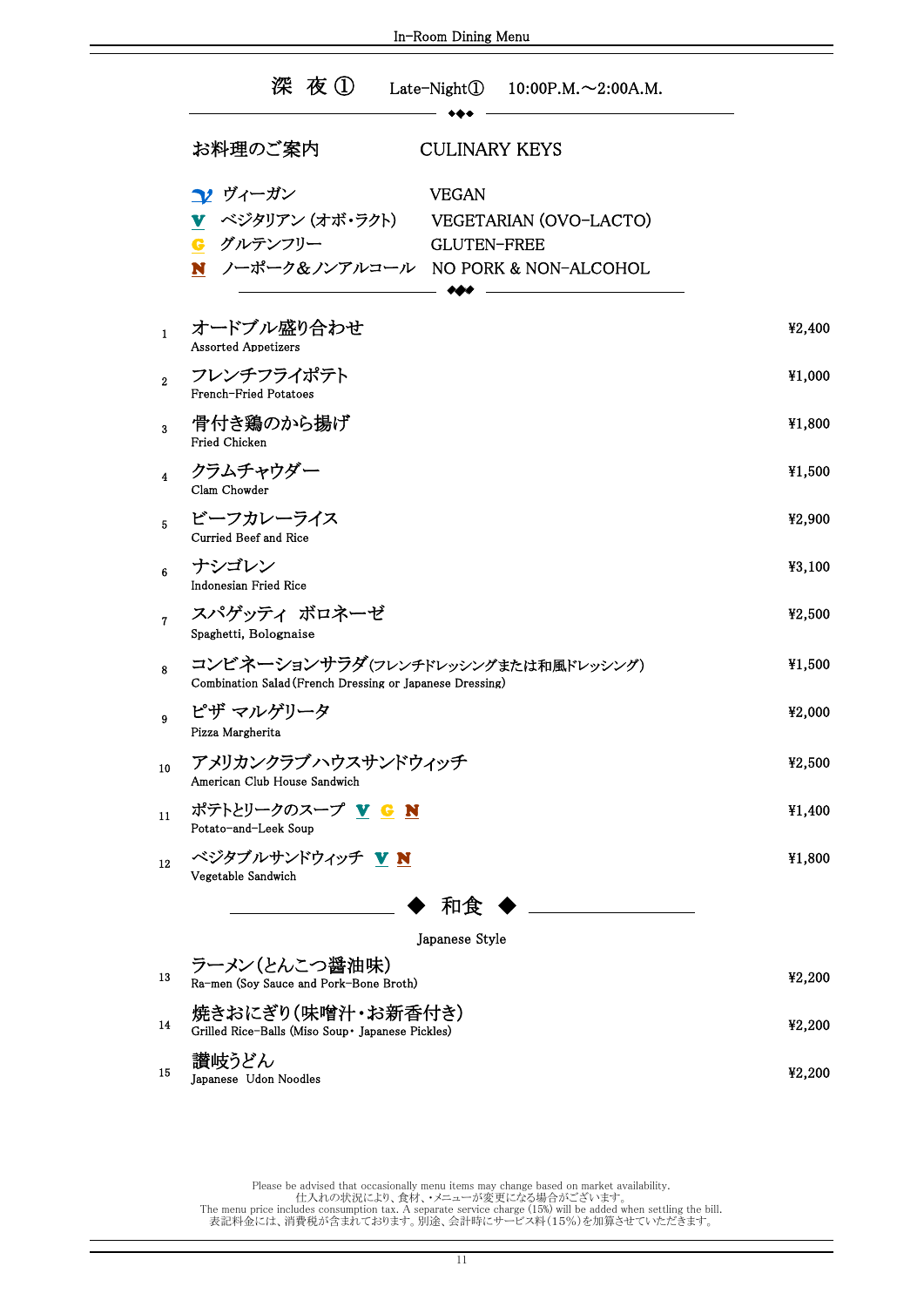| In-Room Dining Menu     |                                                                            |        |  |  |
|-------------------------|----------------------------------------------------------------------------|--------|--|--|
|                         | 深夜②<br>Late-Night②<br>$2:00A.M. \sim 6:00A.M.$                             |        |  |  |
|                         | お夜食<br>Late-Night Snacks                                                   |        |  |  |
| $\mathbf{1}$            | 焼きおにぎり(味噌汁・お新香付き)<br>Grilled Rice-Balls (Miso Soup• Japanese Pickles)      | ¥2,200 |  |  |
| $\boldsymbol{2}$        | 讃岐うどん<br>Japanese Udon Noodles                                             | ¥2,200 |  |  |
| 3                       | ビーフパストラミと野菜のミックスサンドウィッチ<br>Mixed Sandwich with Beef Pastrami and Vegetable | ¥2,100 |  |  |
| $\overline{\mathbf{4}}$ | ペンネ ボロネーゼ<br>Penne, Bolognaise                                             | ¥2,500 |  |  |
| 5.                      | ビーフカレーライス<br>Curried Beef and Rice                                         | ¥2,900 |  |  |
|                         |                                                                            |        |  |  |

特定原材料7品目以外の食物アレルギーをお持ちのお客さまは、お客さまの安全を最優先し Please inform our staff if you are allergic to any of the seven specified allergens:<br>
Shrimp/prawn, crab, wheat, buckwheat, eggs, milk, peanuts )<br>
特定原材料7品目食物アレルギー(えび、かに、小麦、花ど、小原、落花生)をお持ちのお客さまは、係にお申し出ください。<br>
Please ki 料理・飲物のご提供ができない場合がございますので、あらかじめご了承ください。<br>As all items on the menu are prepared in the same kitchen facility, there may be some cross-contamination of allergens.<br>全てのメニューを同一の厨房で調理するため、アレルギー物質が微量に混入する可能性がございます。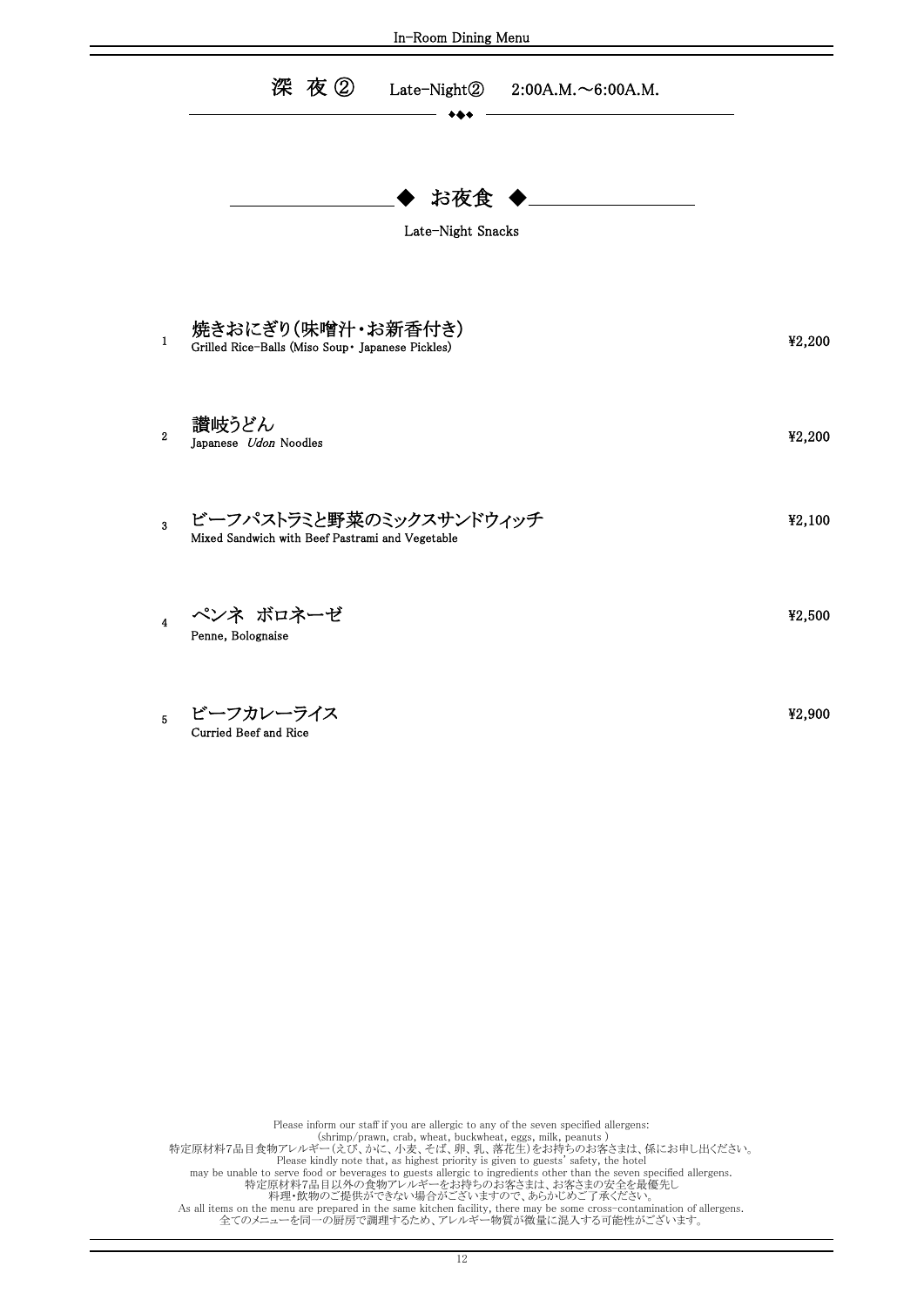I

|              | デザート<br>Dessert $10:00A.M. \sim 2:00A.M.$                                                                                                              |        |
|--------------|--------------------------------------------------------------------------------------------------------------------------------------------------------|--------|
|              |                                                                                                                                                        |        |
|              | お料理のご案内<br><b>CULINARY KEYS</b>                                                                                                                        |        |
|              | <b>1</b> ヴィーガン<br><b>VEGAN</b><br>▼ ベジタリアン (オボ・ラクト) VEGETARIAN (OVO-LACTO)<br>G グルテンフリー<br><b>GLUTEN-FREE</b><br>N ノーポーク&ノンアルコール NO PORK & NON-ALCOHOL |        |
| $\mathbf{1}$ | フルーツ盛り合わせ 12 V G N<br><b>Assorted Fruit</b>                                                                                                            | ¥2,200 |
| 2            | $\forall$ u $\angle$ (1/6) $\gamma$ <u>v</u> <b>e N</b><br>Melon (sixth)                                                                               | ¥1,800 |
| 3            | パパイヤ (1/2) <u>ソ V G N</u><br>Papaya (half)                                                                                                             | ¥1,000 |
| 4            | グレープフルーツ (1/2) <u>ン V G N</u><br>Grapefruit (half)                                                                                                     | ¥600   |
| 5            | ケーキ ※こちらは11:00A.M.~11:00P.M.の提供となります。<br>Cake                                                                                                          | ¥900   |
| 6            | マハロアイス(バニラ)フルーツ添え V G N<br>Mahalo Ice Cream (Vanilla) with Fruit                                                                                       | ¥1,200 |
| 7            | アイスクリーム 、シャーベット<br>Ice Cream, Sherbet                                                                                                                  | ¥900   |

| ソフトドリンク | Soft Drinks 24 Hours |  |
|---------|----------------------|--|
|         |                      |  |

Mineral Water, Club Soda ¥1,000 Coffee, Tea, Café au Lait ※For Pot Service 10 ジュース (オレンジまたはグレープフルーツ)  $\qquad \qquad \mathcal{V} = \mathcal{V} \mathcal{V}$  ¥1,000 Juice (Orange or Grapefruit) <sup>8</sup> コーヒー、紅茶、カフェオレ <sub>12</sub> コーラ、コーラゼロ、ジンジャーエール、ウーロン茶<br>Cola, Cola Zero, Ginger Ale, Oolong Tea  $_{11}$  ミネラルウォーター、クラブソーダ  $_{11}$   $\leq$   $\sim$   $_{13}$   $_{14}$   $\leq$   $\sim$   $_{1500}$ 

 $^{13}$  ペリエ、トニックウォーター  $^{13}$ Perrier, Tonic Water

- 
-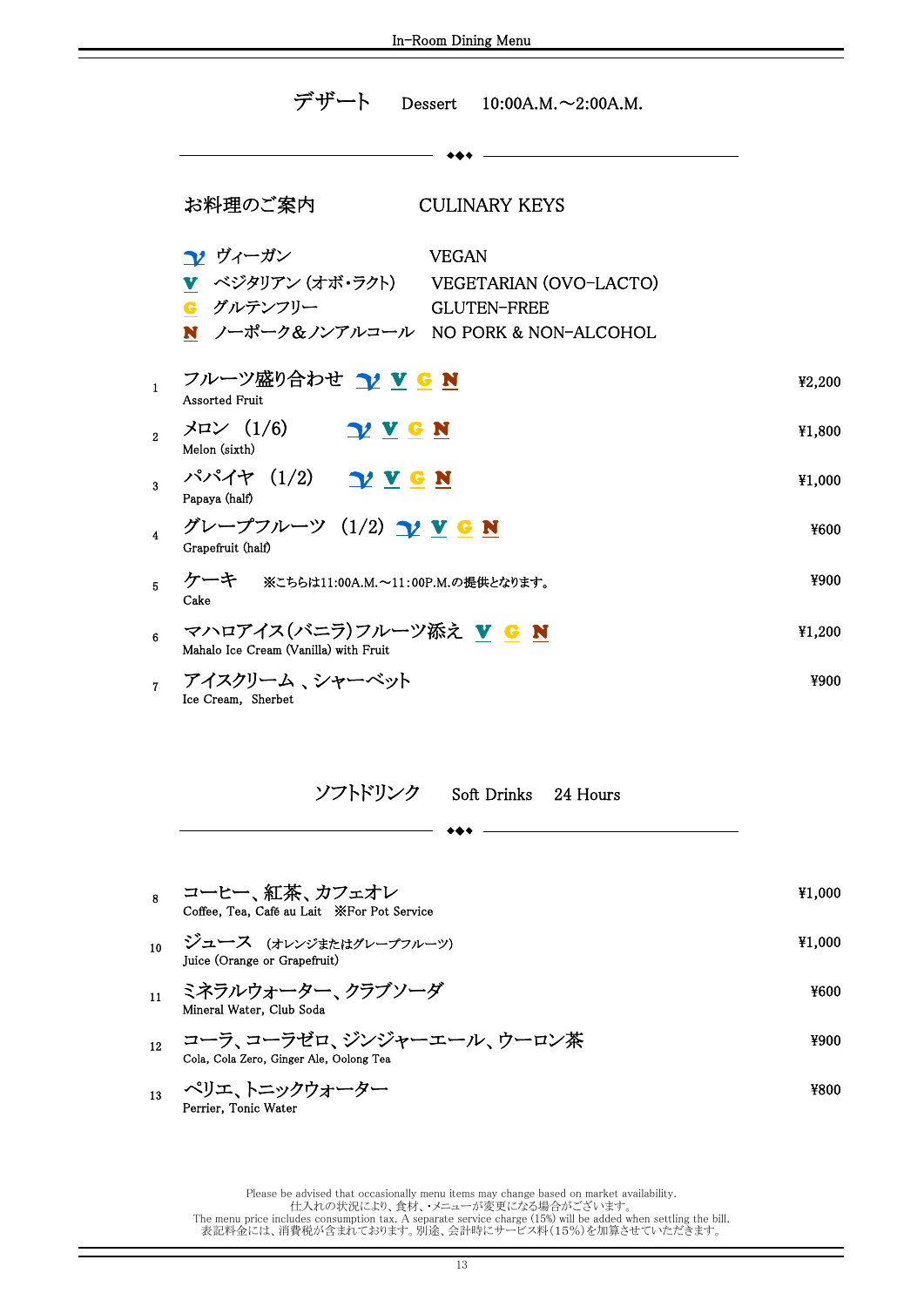|                         |                                                                                     | In-Room Dining Menu                  |          |         |           |
|-------------------------|-------------------------------------------------------------------------------------|--------------------------------------|----------|---------|-----------|
|                         | お飲みもの                                                                               | Beverages                            | 24 Hours |         |           |
|                         |                                                                                     | ビール,日本酒,焼酎<br>Beer · Saké · Shou-Chu |          |         |           |
| $\mathbf{1}$            | ビール(小瓶) アサヒ,サッポロ,キリン,サントリー<br>Beer (Small Bottle) Asahi · Sapporo · Kirin · Suntory |                                      |          |         | ¥1,300    |
| $\overline{2}$          | 日本酒(180ml)<br>Saké                                                                  |                                      |          |         | ¥1,200    |
| $\overline{3}$          | 冷酒(180ml)<br>Cold Saké                                                              |                                      |          |         | ¥1,600    |
| $\overline{\mathbf{4}}$ | 焼酎(麦,芋) グラス 90ml<br>Shou-Chu (Mugi · Imo) Glass                                     |                                      |          |         | ¥1,000    |
|                         |                                                                                     | ウイスキー,ブランデ<br>Whiskey · Brandy       |          | Bottle  | 1/4Bottle |
| $\overline{5}$          | プリンス スカッチ<br>Prince Scotch                                                          |                                      |          | ¥16,800 |           |
| $\bf 6$                 | バランタイン ファイネスト<br>Ballantine's Finest                                                |                                      |          |         | ¥4,500    |
| $\overline{\mathbf{7}}$ | ジャックダニエル<br>Jack Daniels                                                            |                                      |          |         | ¥5,000    |
| 8                       | レミーマルタン V.S.O.P.<br>Remy Martin                                                     |                                      |          | ¥27,000 |           |
|                         |                                                                                     | カクテル                                 |          |         |           |
| 9                       | ジントニック,ジンライム<br>Gin and Tonic .Gin Lime                                             | Cocktails                            |          |         | ¥1,400    |
| 10                      | ウォッカトニック,モスコミュール<br>Vodka Tonic · Moscow Mule                                       |                                      |          |         | ¥1,400    |
| 11                      | カンパリソーダ,カンパリオレンジ<br>Campari Soda Campari Orange                                     |                                      |          |         | ¥1,400    |
| $12\,$                  | カシスソーダ,カシスオレンジ<br>Cassis Soda Cassis Orange                                         |                                      |          |         | ¥1,400    |

The menu price includes consumption tax. A separate service charge (15%) will be added when settling the bill. 表記料金には、消費税が含まれております。別途、会計時にサービス料(15%)を加算させていただきます。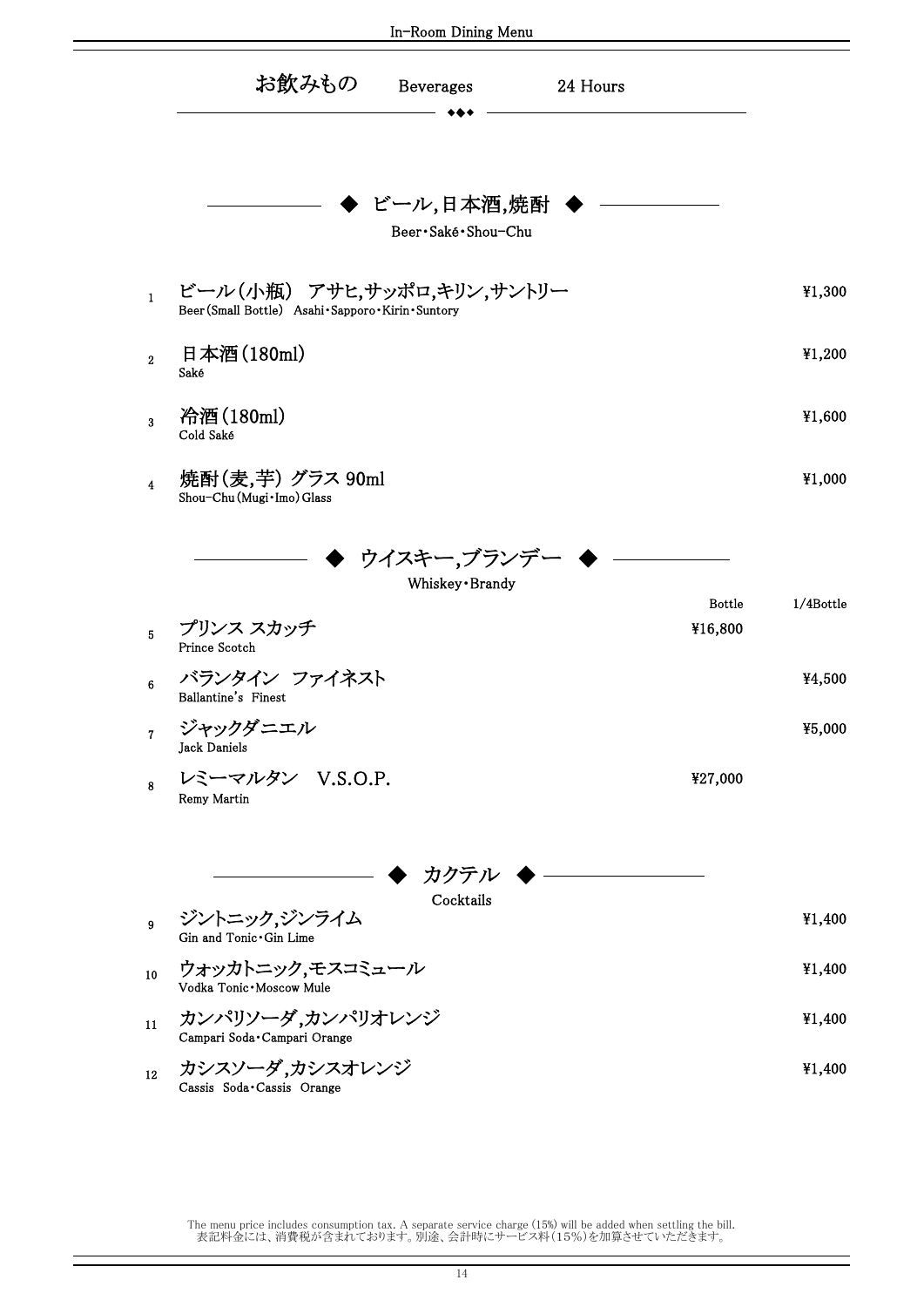|      | ワインリスト<br>Wine List                                                                                                                              | 24 Hours                      |                  |
|------|--------------------------------------------------------------------------------------------------------------------------------------------------|-------------------------------|------------------|
|      | <u>Champagne</u><br>シャンパーニュ                                                                                                                      |                               | 750ml            |
|      |                                                                                                                                                  |                               |                  |
|      | $N V$ Louis Roederer Brut Premier<br>ルイ ロデレール ブリュット プルミエ                                                                                         |                               | ¥13,800          |
|      | 上品な香りと心地よい酸味と旨味の広がる豊かな味わいの辛口です。                                                                                                                  |                               |                  |
|      | NV Bollinger Special Cuvée<br>ボランジェ スペシャル キュヴェ                                                                                                   |                               | ¥18,500          |
|      | 優雅な香りに、心地よい豊かな酸味とキメ細かいクリーミーな泡立ちが食欲を掻き立てる芳醇な辛ロです。                                                                                                 |                               |                  |
|      |                                                                                                                                                  |                               |                  |
|      | $N V$ Perrier-Jouët Blason Rosé<br>ペリエ ジュエ ブラソン ロゼ                                                                                               |                               | ¥18,000          |
|      | ラズベリーの様な赤い果実のニュアンスに、微かにブリオッシュの香りが漂います。<br>やさしい酸味が広がるふくよかな辛口ロゼです。                                                                                 |                               |                  |
|      |                                                                                                                                                  |                               |                  |
|      | Cuvée Dom Pérignon<br>キュヴェ ドン ペリニヨン                                                                                                              |                               |                  |
|      | 熟したリンゴにハチミツやビスケットの様な優雅な香りが広がる豊かな味わいです。<br>シャンパーニュの最高峰のひとつです。<br>White Wine                                                                       |                               |                  |
|      |                                                                                                                                                  | Chablis                       | ¥49,000<br>750ml |
|      | <b>Chablis</b><br>シャブリ                                                                                                                           | フランス シャブリ                     | ¥7,800           |
|      | 黄色いリンゴや洋ナシの様な爽やかな果実の香りに、貝殻を開けたようなミネラルのタッチが広がります。                                                                                                 |                               |                  |
|      |                                                                                                                                                  | Larue<br>フランス ブルゴーニュ          | ¥19,000          |
|      | Puligny-Montrachet 1er Cru Sous Le Puits<br>ピュリニー モンラッシェ プルミエ クリュ スー ル ピュイ<br>熟したリンゴにハチミツや、焦がしたアーモンド、微かにヴァニラの香りが漂います。<br>張りのある酸味が広がる繊細な辛口白ワインです。 |                               |                  |
|      |                                                                                                                                                  | Marlborough NZ                |                  |
|      | TOHU Sauvignon Blanc<br>トフ ソーヴィニヨン ブラン<br>グレープフルーツやパッションフルーツの様な果実のニュアンスにエストラゴンや大葉の様な青っぽい                                                         | ニュージーランド マールボロー               |                  |
|      | ハーブのアロマが広がります。シャープな酸味が広がる辛口です。                                                                                                                   |                               |                  |
| 白ワイン | Steinberger Riesling Kabinett<br>シュタインベルガー リースリング カビネット                                                                                          | Kloster Eberbach<br>ドイツ ラインガウ | ¥7,900<br>¥8,600 |

The menu price includes consumption tax. A separate service charge (15%) will be added when settling the bill. 表記料金には、消費税が含まれております。別途、会計時にサービス料(15%)を加算させていただきます。